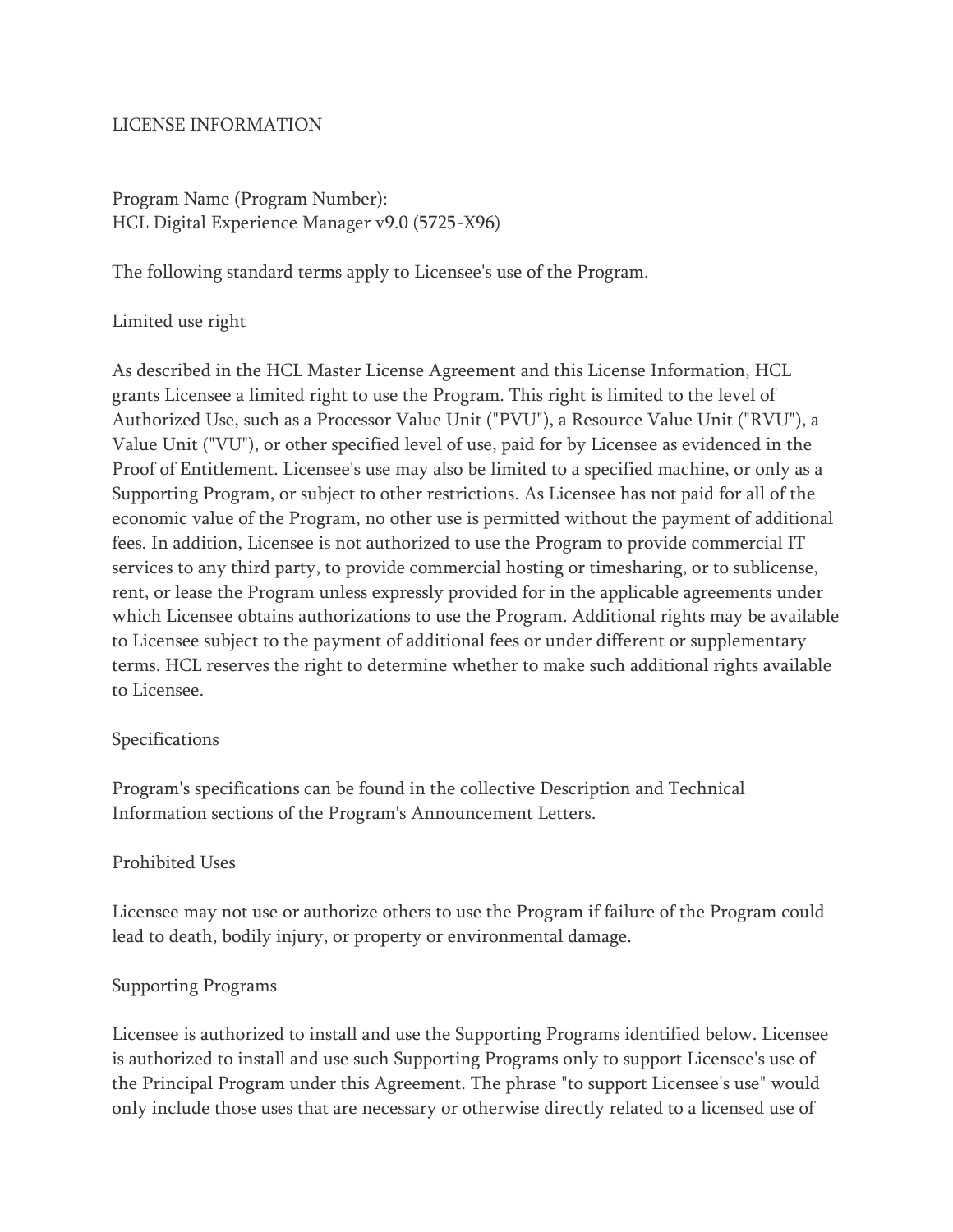the Principal Program or another Supporting Program. The Supporting Programs may not be used for any other purpose. A Supporting Program may be accompanied by license terms, and those terms, if any, apply to Licensee's use of that Supporting Program. In the event of conflict, the terms in this License Information document supersede the Supporting Program's terms. Licensee must obtain sufficient entitlements to the Program, as a whole, to cover Licensee's installation and use of all of the Supporting Programs, unless separate entitlements are provided within this License Information document. For example, if this Program were licensed on a PVU (Processor Value Unit) basis and Licensee were to install the Principal Program or a Supporting Program on a 100 PVU machine (physical or virtual) and another Supporting Program on a second 100 PVU machine, Licensee would be required to obtain 200 PVU entitlements to the Program.

Supporting Programs: HCL Portal Server HCL Web Content Manager

Source Components and Sample Materials

The Program may include some components in source code form ("Source Components") and other materials identified as Sample Materials. Licensee may copy and modify Source Components and Sample Materials for internal use only provided such use is within the limits of the license rights under this Agreement, provided however that Licensee may not alter or delete any copyright information or notices contained in the Source Components or Sample Materials. IBM provides the Source Components and Sample Materials without obligation of support and "AS IS", WITH NO WARRANTY OF ANY KIND, EITHER EXPRESS OR IMPLIED, INCLUDING THE WARRANTY OF TITLE, NON-INFRINGEMENT OR NON-INTERFERENCE AND THE IMPLIED WARRANTIES AND CONDITIONS OF MERCHANTABILITY AND FITNESS FOR A PARTICULAR PURPOSE.

Terms for Oracle Outside In Technology

The Programs licensed under this Agreement include Outside In filtering and document viewing technology (the "Outside In Technology") supplied by Oracle USA, Inc. ("Oracle"). The term "Outside In Technology" includes any technology licensed to Oracle by its suppliers. As used in the Agreement, the term "HCL supplier" shall be deemed to include Oracle and its suppliers. In addition to the terms and conditions of this Agreement, as a condition of using the Outside In Technology, Licensee specifically agrees as follows:

(1) Oracle USA, Inc. is a third party beneficiary to this Agreement.

(2) Licensee may only transfer the Program by providing advance written notice to HCL and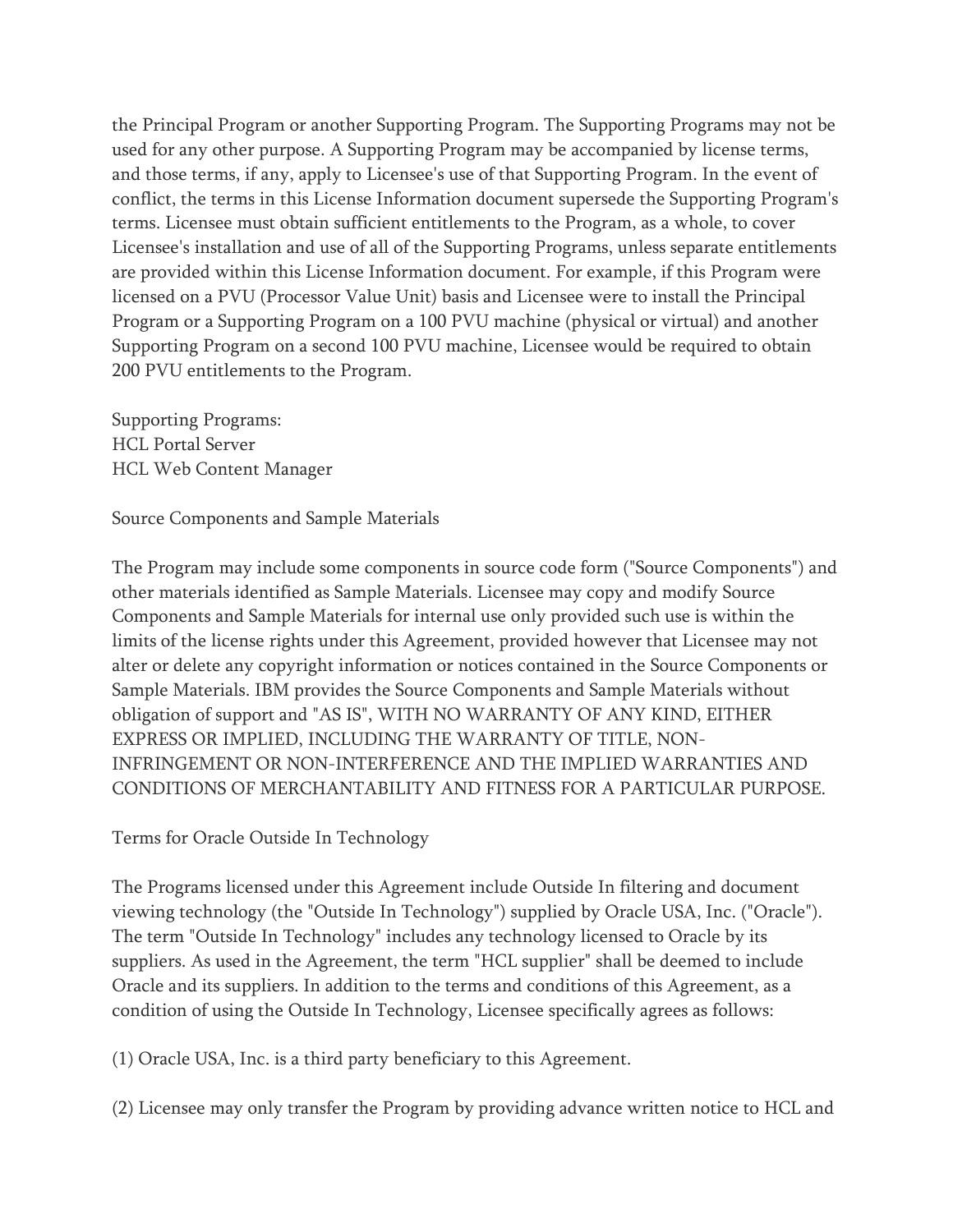otherwise subject to the terms of this Agreement.

(3) Licensee may not publish the results of benchmark tests run on the Outside In Technology without prior written permission.

(4) HCL may inform HCL suppliers of compliance verification results relating to such HCL suppliers' components.

(5) To the extent allowed under applicable law, the Uniform Computer Information Transactions Act ("UCITA") does not apply.

Export and Import Restrictions

This Program may contain cryptography. Transfer to, or use by, users of the Program may be prohibited or subject to export or import laws, regulations or policies, including those of the United States Export Administration Regulations. Licensee assumes all responsibility for complying with all applicable laws, regulations, and policies regarding the export, import, or use of this Program, including but not limited to, U.S. restrictions on exports or reexports. Third Party Data and Services

The Program may contain links to or be used to access third party data services, databases, web services, software, or other third-party content (all, "content"). Access to this content is provided "AS-IS", WITH NO WARRANTY OF ANY KIND, EXPRESS OR IMPLIED, INCLUDING THE WARRANTY OF TITLE, NON-INFRINGEMENT OR NON-INTERFERENCE AND THE IMPLIED WARRANTIES AND CONDITIONS OF MERCHANTABILITY AND FITNESS FOR A PARTICULAR PURPOSE. Access can be terminated by the relevant third parties at their sole discretion at any time. Licensee may be required to enter into separate agreements with the third parties for the access to or use of such content. HCL is not a party to any such separate agreements and as an express condition of this license Licensee agrees to comply with the terms of such separate agreements.

The following units of measure may apply to Licensee's use of the Program.

# Authorized User

Authorized User is a unit of measure by which the Program can be licensed. An Authorized User is a unique person who is given access to the Program. The Program may be installed on any number of computers or servers and each Authorized User may have simultaneous access to any number of instances of the Program at one time. Licensee must obtain separate, dedicated entitlements for each Authorized User given access to the Program in any manner directly or indirectly (for example: via a multiplexing program, device, or application server)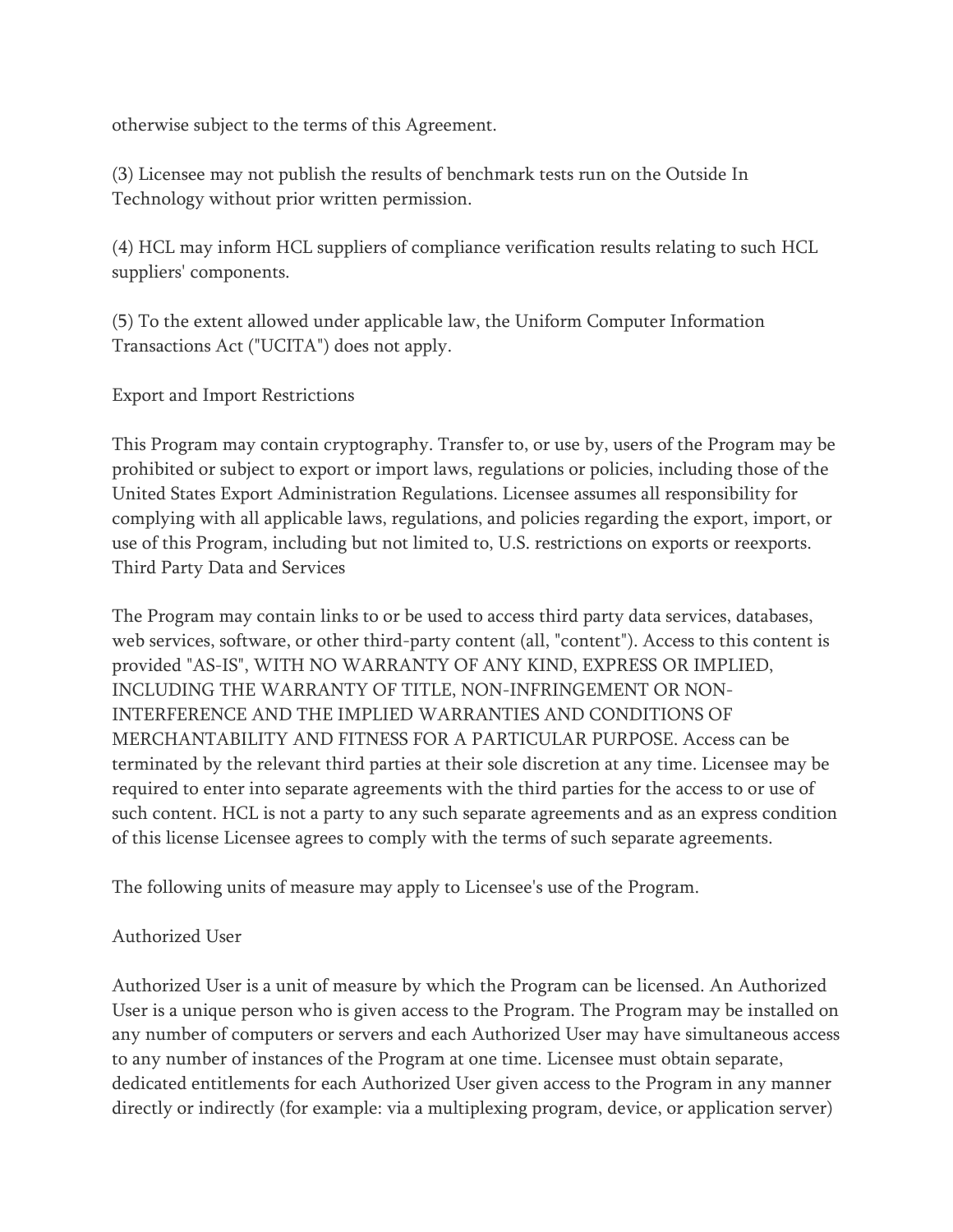through any means. An entitlement for an Authorized User is unique to that Authorized User and may not be shared, nor may it be reassigned other than for the permanent transfer of the Authorized User entitlement to another person.

Processor Value Unit (PVU)

Processor Value Unit (PVU) is a unit of measure by which the Program can be licensed. The number of PVU entitlements required is based on the processor technology (defined within the PVU Table by Processor Vendor, Brand, Type and Model Number at http://www.ibm.com/software/lotus/passportadvantage/pvu\_licensing\_for\_customers.html) and the number of processors made available to the Program. IBM continues to define a processor, for the purpose of PVU-based licensing, to be each processor core on a chip. A dual-core processor chip, for example, has two processor cores.

Licensee can deploy the Program using either Full Capacity licensing or Virtualization Capacity (Sub-Capacity) licensing according to the Passport Advantage Sub-Capacity Licensing Terms (see webpage below). If using Full Capacity licensing, Licensee must obtain PVU entitlements sufficient to cover all activated processor cores\* in the physical hardware environment made available to or managed by the Program, except for those servers from which the Program has been permanently removed. If using Virtualization Capacity licensing, Licensee must obtain entitlements sufficient to cover all activated processor cores made available to or managed by the Program, as defined according to the Virtualization Capacity License Counting Rules at

http://www.ibm.com/software/lotus/passportadvantage/Counting\_Software\_licenses\_using\_s pecific\_virtualization\_technologies.html.

\* An Activated processor core is a processor core that is available for use in a physical or virtual server, regardless of whether the capacity of the processor core can be or is limited through virtualization technologies, operating system commands, BIOS settings, or similar restrictions.

In addition to the above, the following terms apply to Licensee's use of the Program.

# THIRD PARTY PROGRAMS

Licensee is authorized to install and use the Third Party Programs identified below. The terms of this Agreement supersede and void any electronic "click through," "shrinkwrap," or other licensing terms and conditions included with or accompanying the Third Party Program(s). The Principal Program and any Third Party Programs are all part of the Program, as a whole. Therefore, Licensee must obtain sufficient entitlements to the Program, as a whole, to cover Licensee's installation and use of all of the Third Party Programs, unless